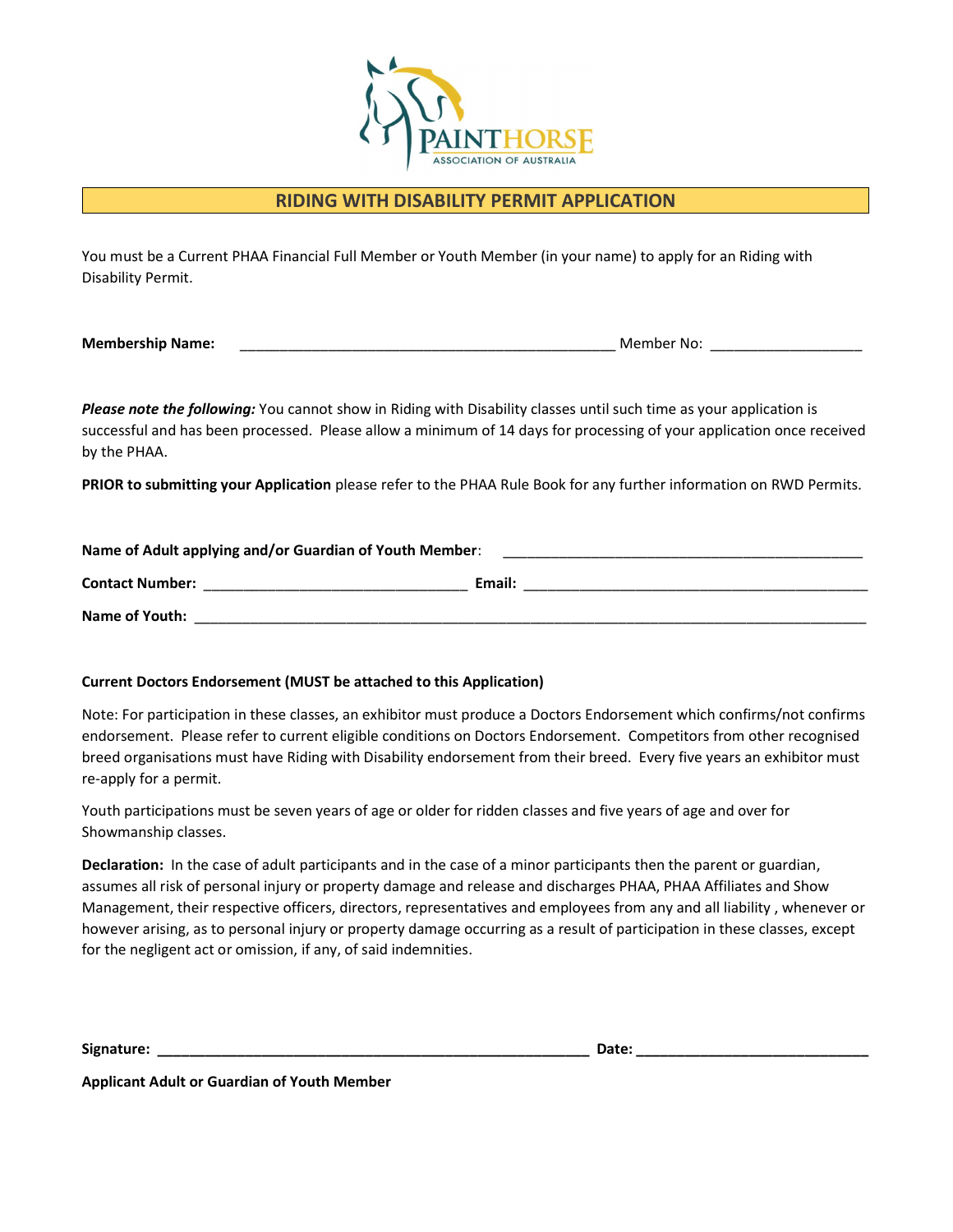

### RIDING WITH DISABILITY DOCTOR ENDORSEMENT

I have been requested to Endorse the Application for Riding with Disability Permit for:

Membership Name: \_\_\_\_\_\_\_\_\_\_\_\_\_\_\_\_\_\_\_\_\_\_\_\_\_\_\_\_\_\_\_\_\_\_\_\_\_\_\_\_\_\_\_\_\_\_\_ Member No: \_\_\_\_\_\_\_\_\_\_\_\_\_\_\_\_\_\_\_

I confirm that I have received a copy of the relevant Section of the PHAA Rule Book with regards to the eligibility criteria required for the Permit and I deem the following Applicant as:

Applicant **Meets** Criteria as set out in the PHAA Rule Book

Applicant Does Not Meet Criteria as set out in the PHAA Rule Book

I declare that the above information is correct as at the date of Medical Certification of the named Applicant.

Dated this \_\_\_\_\_\_\_\_\_\_\_\_\_\_\_\_\_\_\_\_\_\_\_ day of \_\_\_\_\_\_\_\_\_\_\_\_\_\_\_\_\_\_\_\_\_\_\_\_\_\_\_\_\_\_\_\_\_\_\_\_\_\_\_\_ , 20\_\_\_\_\_\_\_\_\_\_\_\_\_\_\_\_\_

Signature of Doctor

\_\_\_\_\_\_\_\_\_\_\_\_\_\_\_\_\_\_\_\_\_\_\_\_\_\_\_\_\_\_\_\_\_\_\_\_

Please place Doctor Stamp in Box